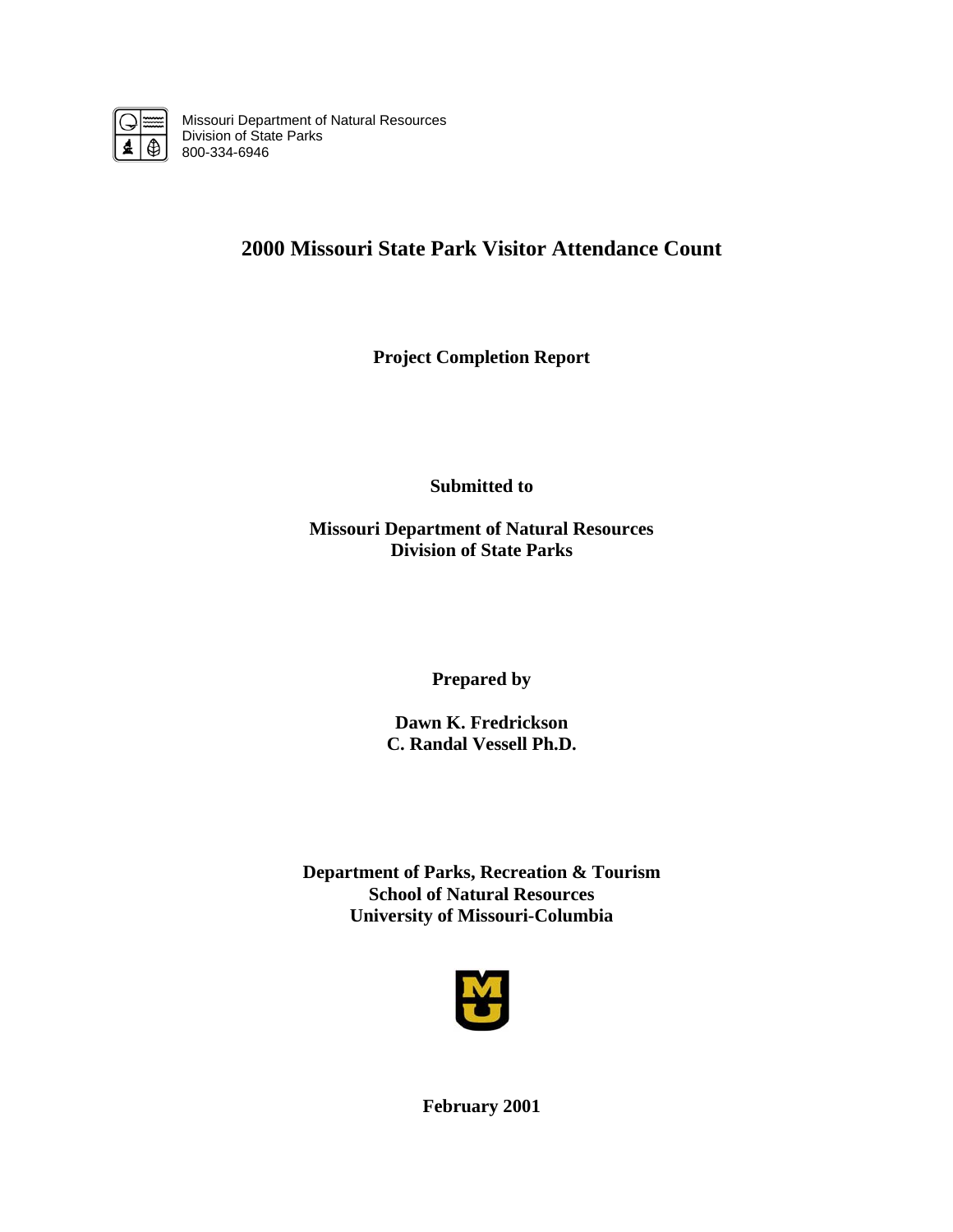## **ACKNOWLEDGEMENTS**

The authors would like to acknowledge the following park staff and volunteers for their willingness to collect data during the 2000 Missouri State Park Visitor Attendance Count Study. They are: Rose Jump, Rex Jump, Jamie Klein, Eva, James, Randy Becknell, Lia Bollman, Richard Brooker, Bill Moore, Alicia Sasseen, Bruce Schuette, Candy Loving, Laura Lueders, Johnny Shelley, Larry Webb, Amanda Long, Lisa Cook, Nancy Masterson, Rita, Mike Staas, Erin Cain, Cindy Schweitzer, Brian Miller, John Bufkin, Jamin Bray, Janie Mace, Ben Pursley, Sandra Summers, John Heimann, Quinn Kellner, Gary Parker, Betty Grossi, Tucker Fredrickson, John Ward, Judi Jarvis, Krista Doty, Kate Massie, Gretchen Hampton, Dorene Smith, Brent Steacy, Kenny Ackley, T. Bartos, Judy Pratt, Jacquie Hulsey, Ron Sutton, and Tim Clifford. Their efforts are greatly appreciated.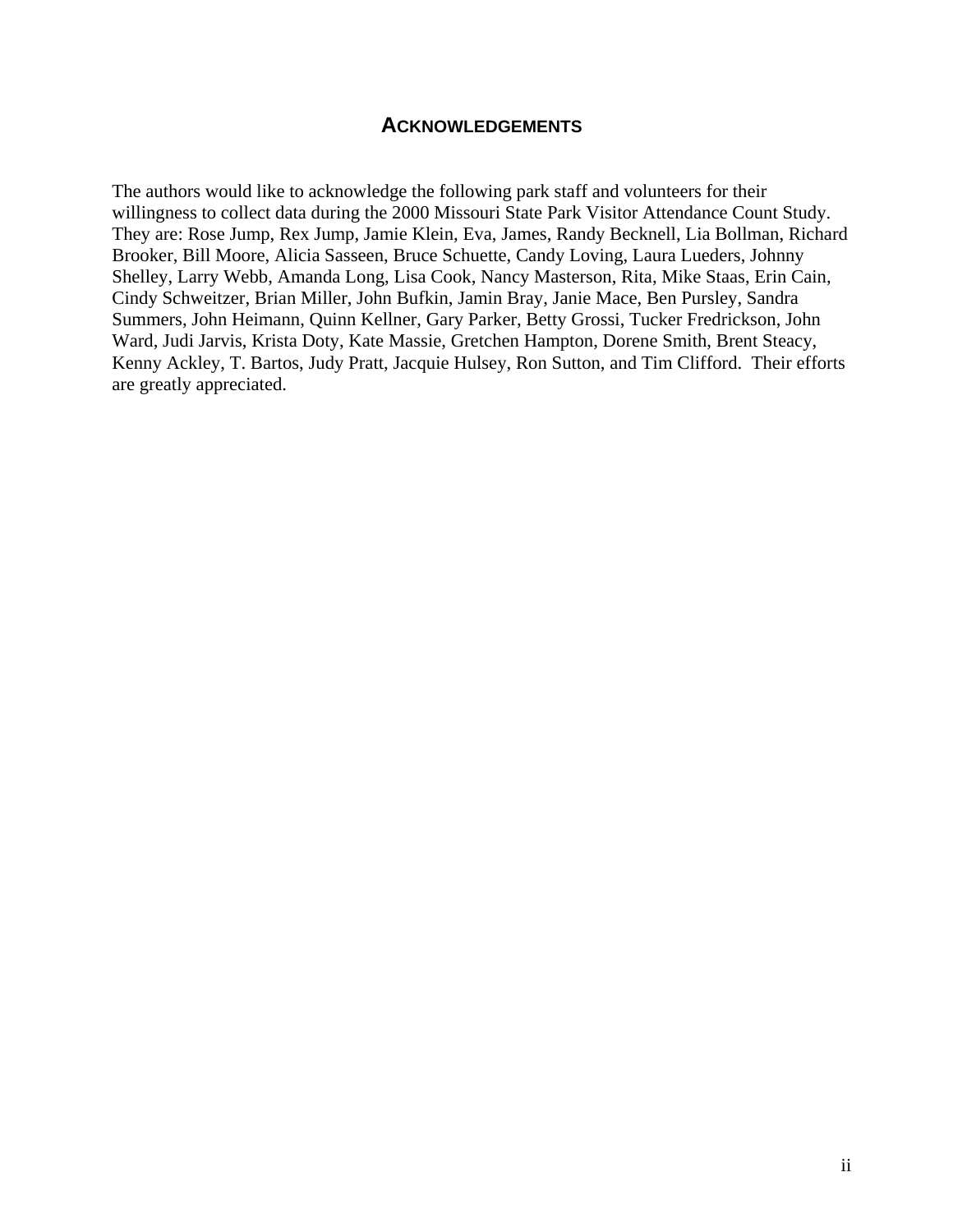# **2000 MISSOURI STATE PARK VISITOR ATTENDANCE COUNT**

### *Purpose of Study*

Visitation numbers have traditionally been used as a common numerator of overall use at Missouri State Parks and Historic Sites. Although cumulative mass counts have notable shortcomings (i.e. repetitive entrances and exits, inaccurate multipliers, etc.), it is important that acceptable levels of accuracy be obtained. Periodic verification of formulas or multiplication rates should be conducted.

The purpose of this study is to provide spot evaluation and determine current multipliers to enhance accuracy of visitation counts. Based upon 1998 reported visitation, ten parks were identified with which to verify the accuracy of attendance counts: Bennett Spring State Park, Cuivre River State Park, Ha Ha Tonka State Park, Lake of the Ozarks State Park, Montauk State Park, Roaring River State Park, St. Joe State Park, Thousand Hills State Park, Truman State Park, and Watkins Woolen Mill State Park and Historic Site.

### *Methodology*

The methodology used in this research was adapted from methodology modified by Fink. In order to require minimal staff participation in sampling, not all of the methodology recommendations suggested by Fink were implemented during the study. It is recommended, however, that a full methodology be implemented at each state park and historic site in the future if a greater level of accuracy in counting attendance is desired.

#### *Sampling Procedures*

Each of the parks was sampled from July through September 2000. With a 95% confidence interval and a plus or minus 5% margin of error, a sample size of 400 observations was required from each park. Table 1 shows the sample sizes collected and the margins of error for each park.

In order to require minimal staff time commitment, daily survey periods were only of one hour in length, with seven survey periods scheduled each month (seven hours/month total) during the three months of the study period. A time slot of two hours was randomly selected and assigned to the first of the randomly selected survey dates for each park. Only one hour during each time slot was surveyed, the second hour provided as an alternate for scheduling difficulties. To provide flexibility to staff in the event of conflicting schedules and adverse weather conditions, alternate survey days were also scheduled.

#### *Data Collection*

In general, the surveyor was stationed near the entrance to the park or near the vehicle counter in each park. For parks with two entrances into the park, surveying alternated between entrances. For parks with multiple entrances in the park or public roadways passing through the park, surveying alternated either between the multiple entrances into the park or between the entrances into the various use areas within the park. Data collected included date, day of week, time slot, survey location, vehicle type, number of axles per vehicle, and the number of visitors per vehicle (both adults and children), for vehicles entering each park or use area. Data also distinguished between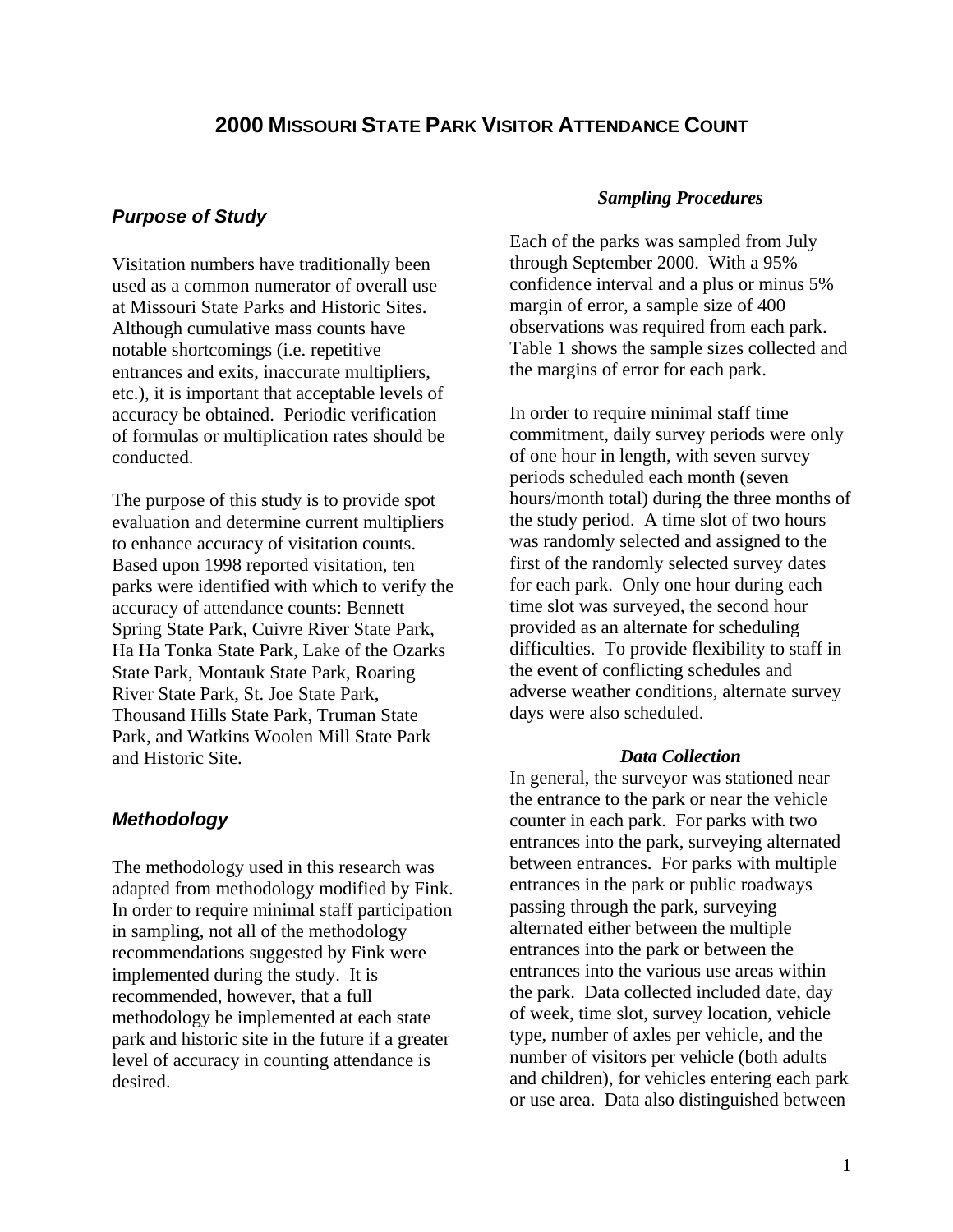|                       |              | <b>Margin of</b> |            |              |
|-----------------------|--------------|------------------|------------|--------------|
| Park                  | <b>Month</b> | <b>Frequency</b> | Percentage | <b>Error</b> |
| <b>Bennett Spring</b> | July         | 1,340            | 37.9%      |              |
|                       | August       | 1,152            | 32.6%      |              |
|                       | September    | 1,041            | 29.5%      | $+/- 2\%$    |
|                       | <b>Total</b> | 3,533            | 100.0%     |              |
| <b>Cuivre River</b>   | July         | 224              | 32.2%      |              |
|                       | August       | 271              | 39.0%      |              |
|                       | September    | 200              | 28.8%      | $+/- 4%$     |
|                       | <b>Total</b> | 695              | 100.0%     |              |
| Ha Ha Tonka           | July         | 98               | 36.3%      |              |
|                       | August       | 89               | 33.0%      |              |
|                       | September    | 83               | 30.7%      | $+/- 6%$     |
|                       | <b>Total</b> | 270              | 100.0%     |              |
| Lake of the           | July         | 264              | 40.7%      |              |
| <b>Ozarks</b>         | August       | 215              | 33.2%      |              |
|                       | September    | 169              | 26.1%      | $+/- 4%$     |
|                       | <b>Total</b> | 648              | 100.0%     |              |
| Montauk               | July         | 88               | 37.9%      |              |
|                       | August       | 97               | 41.8%      |              |
|                       | September    | 47               | 20.3%      | $+/- 7%$     |
|                       | <b>Total</b> | 232              | 100.0%     |              |
| Roaring River         | July         | 243              | 45.8%      |              |
|                       | August       | 95               | 17.9%      |              |
|                       | September    | 193              | 36.3%      | $+/- 4%$     |
|                       | <b>Total</b> | 531              | 100.0%     |              |
| St. Joe               | July         | 157              | 34.0%      |              |
|                       | August       | 177              | 38.3%      |              |
|                       | September    | <u>128</u>       | 27.7%      | $+/- 5%$     |
|                       | <b>Total</b> | 462              | 100.0%     |              |
| <b>Thousand Hills</b> | July         | 270              | 35.0%      |              |
|                       | August       | 282              | 36.6%      |              |
|                       | September    | 219              | 28.4%      | $+/- 4%$     |
|                       | <b>Total</b> | 771              | 100.0%     |              |
| Truman                | July         | 196              | 32.6%      |              |
|                       | August       | 327              | 54.3%      |              |
|                       | September*   | 79               | 13.1%      | $+/- 4%$     |
|                       | <b>Total</b> | 602              | 100.0%     |              |
| Watkins               | July         | 158              | 40.9%      |              |
| Woolen Mill           | August       | 86               | 22.3%      |              |
|                       | September    | 142              | 36.8%      | $+/- 5%$     |
|                       | <b>Total</b> | 386              | 100.0%     |              |

# *Table 1. Number of Observations Collected at Each Park*

\* Staffing shortage at Truman State Park prevented completion of sampling in September.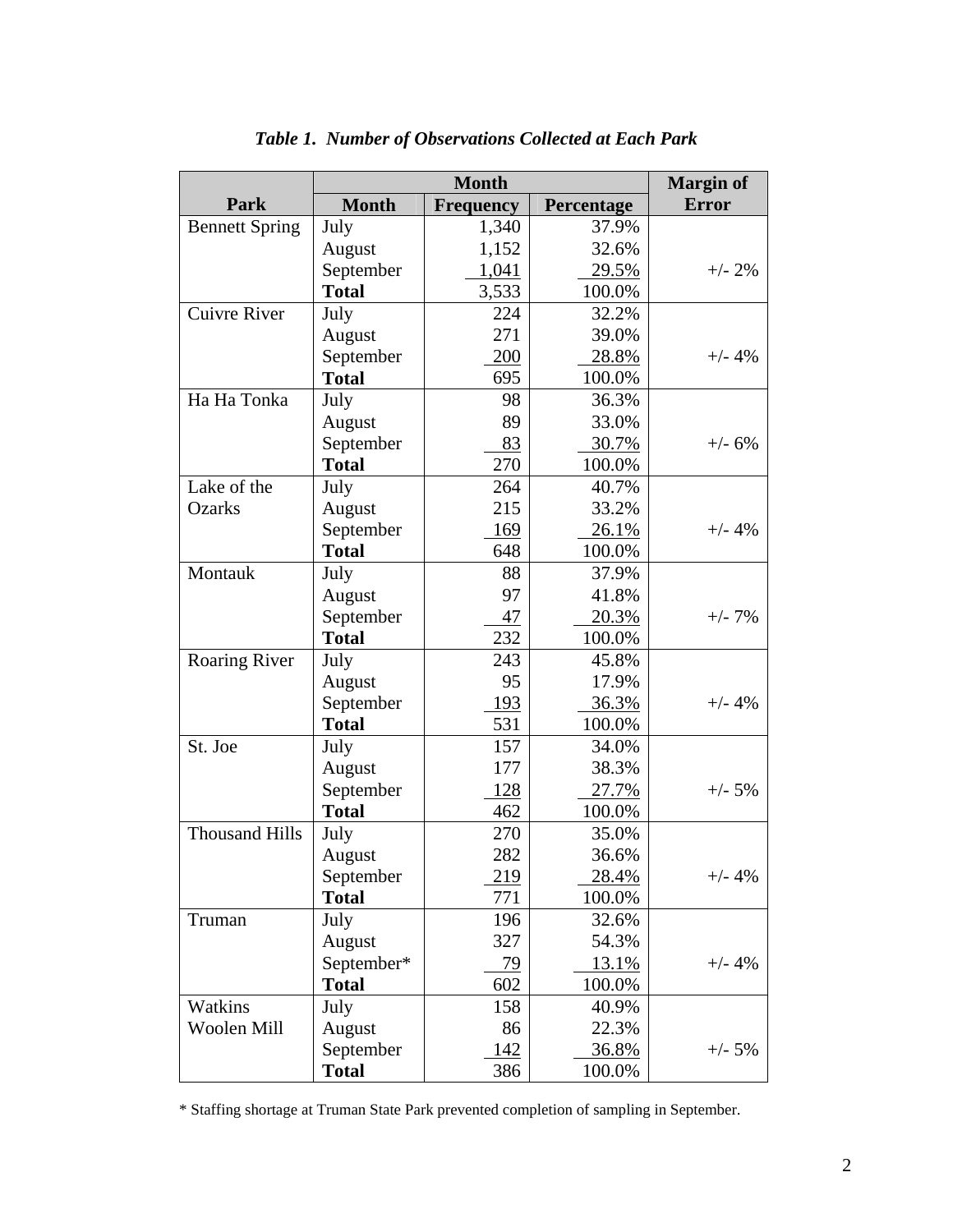park-related vehicles (park staff, concession vehicles, delivery vehicles, etc.) and visitor vehicles.

# *Results*

Table 2 lists the frequency and percentage of visitor vehicles (VV) by category (car, sport utility vehicle, pickup truck, etc.) for each park. Table 3 shows the frequency and percentage of VV axles and park-related axles (PRV) for each park, as well as the average number of axles and the average number of visitors per VV for each park. Knowing the percentage of PRV axles is helpful in determining an estimate of the frequency of PRV traffic. The number of visitors per vehicle can be used as a multiplier to more precisely estimate visitation.

For a park with a single entrance and a traffic counter crossing both lanes of traffic, the following equation provides an example of how to estimate visitation using the percentage of PRV axles, the average number of axles per VV, and the average number of visitors per VV. The following numbers are hypothetical and meant only to provide a sample equation.

Average # of axles/ $VV = 2.6$ 

Average # of visitors/ $VV = 3.0$ 

Percentage of PRV axles  $= 4.3\%$ (calculated by dividing the # of PRV axles by the sum of PRV and VV axles)

Average # of visitors per VV axle  $= 1.2$ (calculated by dividing the # of visitors per VV by the # of axles per VV)

Traffic counter reading  $= 1,000$ 

 $1,000 / 2 = 500$  axles (traffic counter crosses both lanes and counts by axles)

500 axles –  $(500 \times 4.3\% \text{ PRV} \text{ axles}) =$ 478.5 VV axles

478.5 VV axles x 1.2 visitors per axle  $=$ 574.2 visitors

# *Discussion and Recommendations*

As shown, knowing the percentage of PRV axles, the average number of axles per VV, and the average number of visitors per VV can more accurately estimate visitation. Having an accurate record of visitation is necessary for park operational planning and budgeting, as well as for providing a simplified means of description of park service output. For these reasons and because visitation rates can change in response to societal trends (i.e. family size and makeup), fuel prices, vehicle sizes, etc., it is important to periodically evaluate the methods used to determine visitation. The following recommendations are suggested as a guide to evaluating visitor count methods, and are based on the recommendations reported by Fink.

Implementation of a consistent and scientifically validated methodology is critical to the success of accurate visitation data collection and should include the following factors: 1) a counter validation correction factor to adjust for differences between traffic counter tallies and actual numbers observed; 2) a non-count vehicle correction factor to account for any nonvisitor vehicles crossing the counter (i.e. PRVs), and any visitor vehicles entering and exiting more than once during a visit; and 3) an axle per vehicle factor to account for vehicles with more than two axles. For sites with more than one entrance or with multiple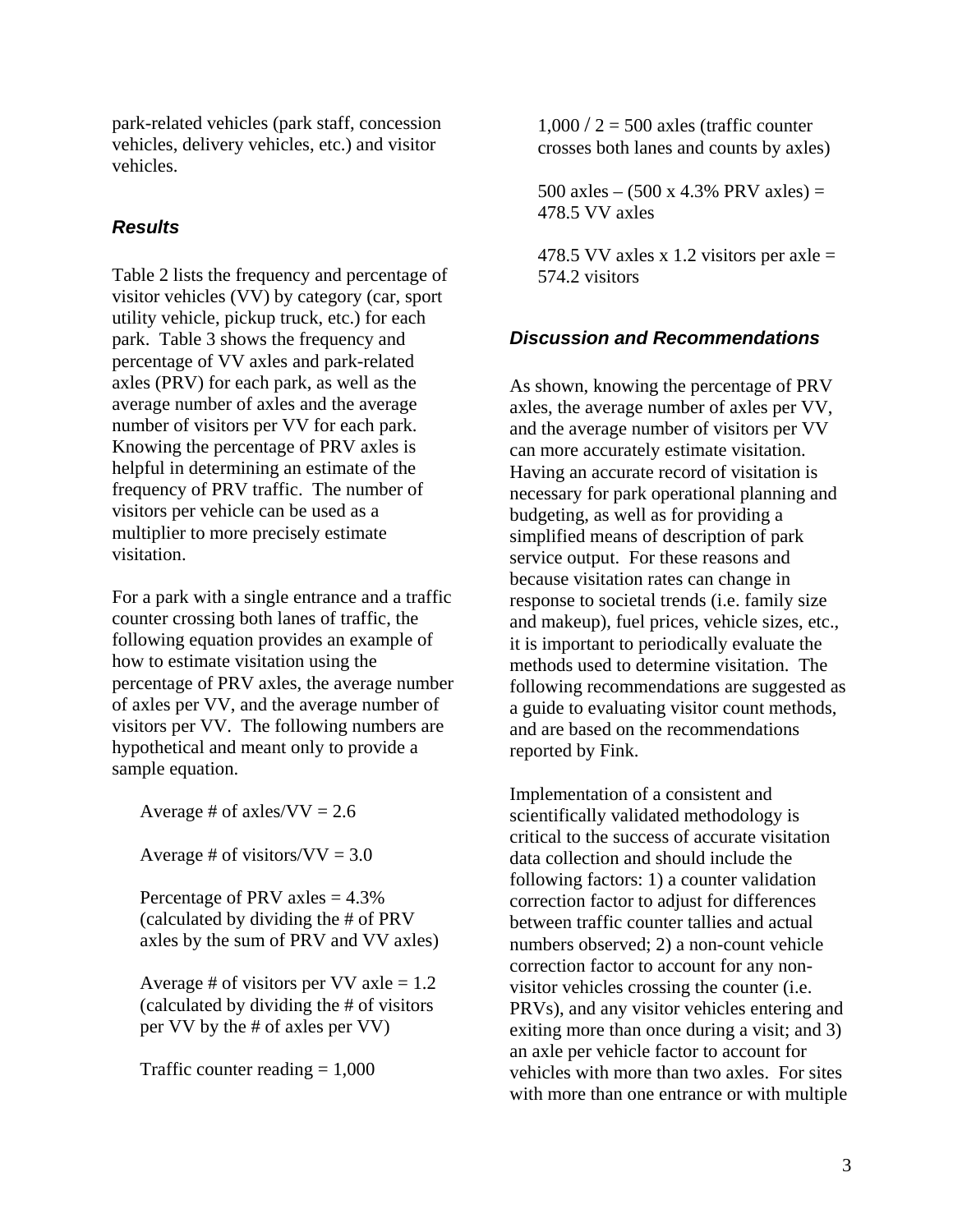|                       | Car.            | van           |       | SUV, jeep     |       | <b>Pickup truck</b> |       | $RV^*$        | Motorcycle   |               |       | <b>Bicycle</b> | <b>Other VV</b> |               |       | <b>Total</b>  |
|-----------------------|-----------------|---------------|-------|---------------|-------|---------------------|-------|---------------|--------------|---------------|-------|----------------|-----------------|---------------|-------|---------------|
| Park                  | Freq.           | $\frac{0}{0}$ | Freq. | $\frac{0}{0}$ | Freq. | $\frac{0}{2}$       | Freq. | $\frac{0}{0}$ | Freq.        | $\frac{0}{0}$ | Freq. | $\frac{1}{2}$  | Freq.           | $\frac{0}{0}$ | Freq. | $\frac{0}{0}$ |
| <b>Bennett Spring</b> | .464            | 43.4%         | 463   | 13.7%         | .349  | 40.0%               | 47    | 1.4%          | 29           | 0.9%          |       |                | 23              | 0.7%          | 3,375 | 100.0%        |
| Cuivre River          | 350             | 56.1%         | 56    | 9.0%          | 194   | 31.1%               | 6     | .0%           |              | 8%            |       | 0.8%           | $\sim$          | 0.3%          | 624   | 100.0%        |
| Ha Ha Tonka           | 162             | 62.3%         | 37    | 14.2%         | 52    | 20.0%               | 3     | .2%           | 6            | 2.3%          |       |                |                 |               | 260   | 100.0%        |
| Lake of the Ozarks    | 285             | 47.7%         | 124   | 20.7%         | 179   | 29.9%               |       | 0.7%          | 6            | . .0%         |       |                |                 |               | 598   | 100.0%        |
| Montauk               | 70              | 32.1%         | 38    | 17.4%         | 87    | 39.9%               |       | 8%            | 17           | $2.8\%$       |       | 0.9%           |                 |               | 218   | 100.0%        |
| Roaring River         | 241             | 48.5%         | 78    | 15.7%         | 167   | 33.6%               |       | .0%           | 6            | .2%           |       |                |                 |               | 497   | 100.0%        |
| St. Joe               | 185             | 47.8%         | 37    | 9.6%          | 160   | 41.3%               |       |               | 4            | $.0\%$        |       | 0.3%           |                 |               | 387   | 100.0%        |
| <b>Thousand Hills</b> | 45 <sup>1</sup> | 65.3%         | 81    | 11.7%         | 135   | 19.5%               |       | 0.6%          | 14           | 2.0%          |       | 0.9%           |                 |               | 691   | 100.0%        |
| Truman                | 246             | 42.6%         | 48    | 1.8%          | 217   | 37.6%               | 61    | 10.6%         | $\mathbf{r}$ | .2%           |       | 0.2%           |                 |               | 577   | 100.0%        |
| Watkins Woolen Mill   | 208             | 57.9%         | 21    | 5.8%          | 117   | 32.6%               | 3     | 0.8%          | 8            | 2.2%          |       | 0.6%           |                 |               | 359   | 100.0%        |

*Table 2. Frequency and Percentage of Vehicle Category by Park* 

\* RV includes only motorized RVs, and not towable RVs (i.e. trailers, campers, fifth-wheels, or truck campers).

|                       |       |               | Frequency and percent of axles per vehicle |               |              |               |                |                       |
|-----------------------|-------|---------------|--------------------------------------------|---------------|--------------|---------------|----------------|-----------------------|
|                       |       | VV            | <b>PRV</b>                                 |               | <b>Total</b> |               | Average $#$ of | Average # of visitors |
| Park                  | Freq. | $\frac{0}{0}$ | Freq.                                      | $\frac{0}{0}$ | Freq.        | $\frac{0}{0}$ | axles per VV   | per VV                |
| <b>Bennett Spring</b> | 6.997 | 95.8%         | 309                                        | 4.2%          | 7,306        | 100.0%        | 2.1            | 2.3                   |
| Cuivre River          | 1,296 | 90.1%         | 142                                        | 9.9%          | 1,438        | 100.0%        | 2.1            | 2.1                   |
| Ha Ha Tonka           | 516   | 96.3%         | 20                                         | 3.7%          | 545          | 100.0%        | 2.0            | 2.8                   |
| Lake of the Ozarks    | 1,371 | 93.3%         | 98                                         | 6.7%          | 1,469        | 100.0%        | 2.3            | 2.3                   |
| Montauk               | 451   | 94.2%         | 28                                         | 5.8%          | 479          | 100.0%        | 2.1            | 2.1                   |
| Roaring River         | 1,024 | 94.1%         | 64                                         | 5.9%          | 1,088        | 100.0%        | 2.1            | 2.1                   |
| St. Joe               | 829   | 84.2%         | 156                                        | 15.8%         | 985          | 100.0%        | 2.1            | 2.5                   |
| <b>Thousand Hills</b> | 1,427 | 89.6%         | 166                                        | 10.4%         | 1,593        | 100.0%        | 2.1            | 2.1                   |
| Truman                | 1,335 | 96.3%         | 51                                         | 3.7%          | 1,386        | 100.0%        | 2.3            | 3.0                   |
| Watkins Woolen Mill   | 744   | 93.0%         | 56                                         | 7.0%          | 800          | 100.0%        | 2.1            | 2.3                   |

|  |  |  |  | Table 3. Comparison of Axles and Visitors Per Vehicle, By Park |
|--|--|--|--|----------------------------------------------------------------|
|--|--|--|--|----------------------------------------------------------------|